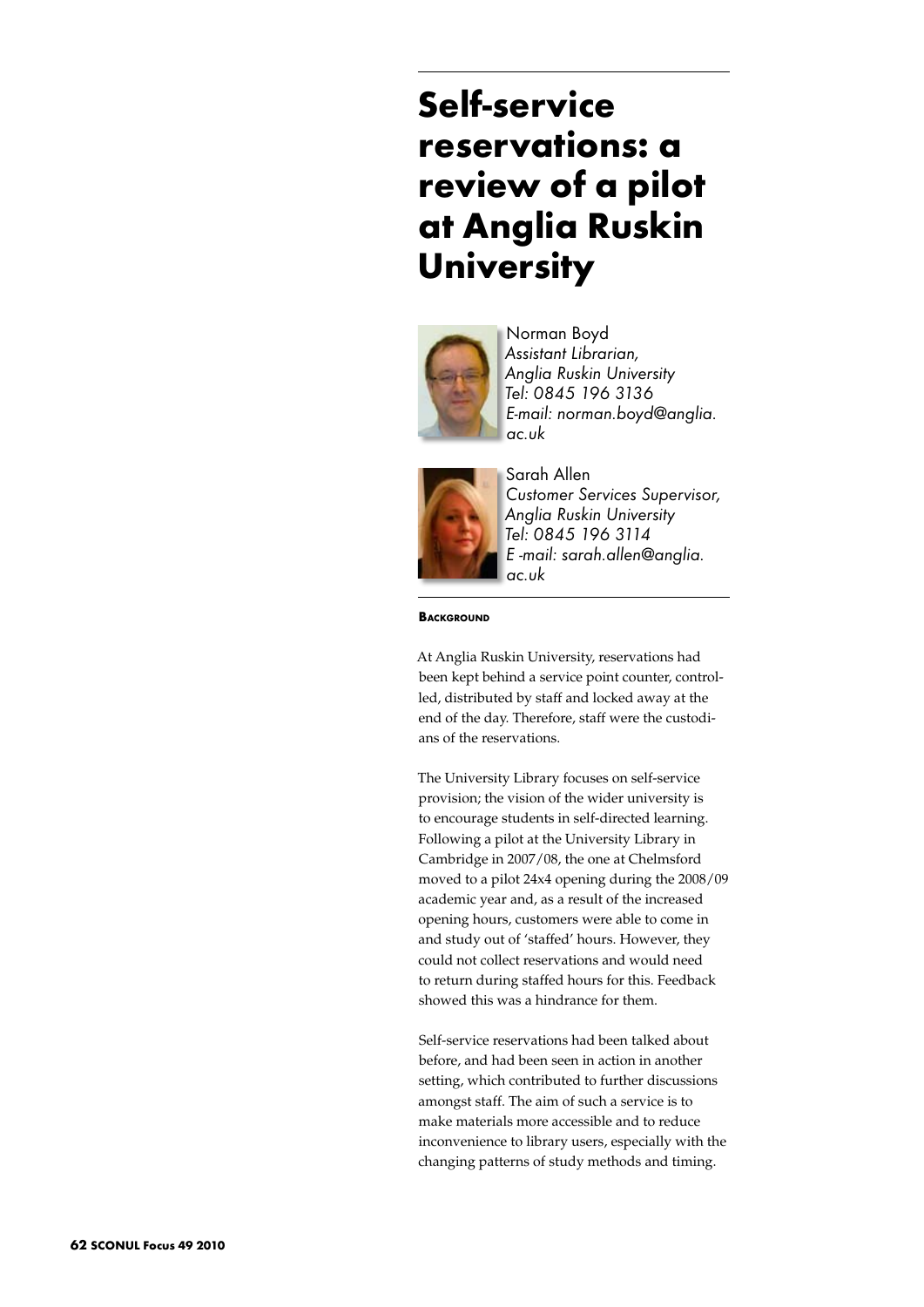The main issue raised was that of trying to 'anonymise' the reservation for data-protection reasons, so that no connection could be seen immediately between the book title and the user. Essex county libraries' Chelmsford branch uses a paper wrapper with the user's name added, to hide the title of the book reserved, and it was felt that this would suffice to 'disconnect' the title from the user. The alternative suggestion was to create a unique reservation number which could be e-mailed to the user, but this was felt to be too cumbersome both for staff and students; staff would have to work with numbers when processing items (and when reconciling the reservation shelves against a weekly system-generated report) and students would need to remember a reservation number or, alternatively, to login to their accounts on arrival at the site to find the number if they had forgotten it.

### **The process of change**

The main impetus for this project was the trial 24-hour opening at the University Library Chelmsford in September 2008, and the consequent desire to make reservations available to students during non-staffed self-service hours. It was decided that the main barrier, besides educating library staff in the new way, was the need to retain

anonymity for library users' reservations. The solution found was to wrap the materials in a sheet of A4 or A3 paper (held with an elastic band), with the names written on the spines. For aesthetic purposes, yellow paper was used to fit in with the theme of our recently refurbished library entrance.

Before proceeding we approached the systems librarian and asked whether it was possible that, instead of printing to a receipt printer in portrait, the system could allow us to print in landscape with the user's name in the

middle of an A4 sheet of paper so that it was readable as a 'spine label'. After much work in XML this was achieved and it was decided to set up a printer specifically loaded with A4 yellow paper. A3 was used initially as a secondary wrapper for larger items, under the printed A4, but was soon eliminated as it was felt the A4 covered enough of the individual title.

Staff were trained in the process and began moving reservations from the locked cupboards

behind the reception desk to the new self-service cupboard beside the self-issue machines. In moving the materials, staff discovered discrepancies between what was expected to be on the shelf behind the reception desk and what was actually there. This was of interest because, as will be seen later, one major staff objection to the change had been that users might take their reservations and leave them, unissued, around the library. This finding proved that discrepancies can also occur when staff alone are handling reservations.

The system went live in September 2008, to coincide with inductions and the trial 24-hour opening. When filling holds, an e-mail notification went out to students, with an amendment to say they were now able to collect via self-service. We placed brief instructions for students on collecting and issuing reservations, receptacles for users to deposit the elastic bands in and paper-recycling bins for the paper wrappers. Initially, as expected, previous users approached the counter to collect their reservations and had to be directed to the new area, but these enquiries soon stopped. One benefit of using a coloured wrapper has been the ease in informing users and directing them to where the self-service reservations shelves are.



*Figure 1. The new-look reservations collection*

### **STATISTICS**

The usage of reservations at University Library Chelmsford in 2007/08 and 2008/09 was assessed at the end of the one-year trial period. It focused on how many reservations were placed, were collected, were not collected and within what period of time they were issued. The results showed that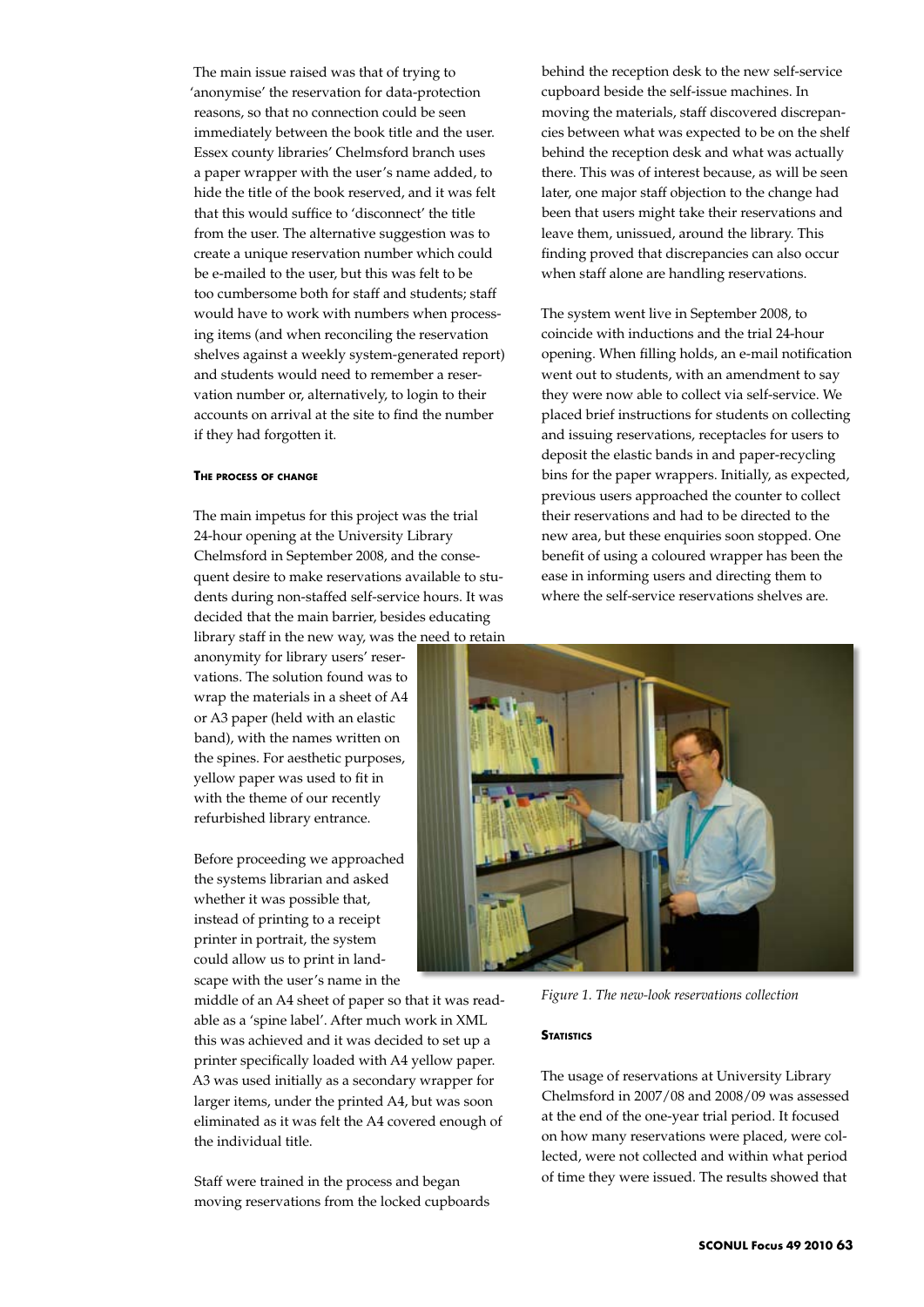there was a shorter collection time compared with the previous year.

|                   | Days taken to collect a reservation |         |          |
|-------------------|-------------------------------------|---------|----------|
|                   | $0 - 2$                             | $3 - 5$ | 6+       |
| 2008/09           | 3,810                               | 3,086   | 2,567    |
| 2007/08           | 3.419                               | 2.746   | 2,611    |
| <b>Difference</b> | 10.26%                              | 11.02%  | $-1.71%$ |

### **Issues**

# *Technical*

The library users' names were to be printed on specific sheets of paper which were used as wrappers. To facilitate this, staff realised immediately that to load an ordinary printer would delay the process. It was decided to use an older printer, set up specific machines at which library assistants could print the wrappers and avoid the need to change paper.

One concern was the potential waste of paper in creating wrappers – especially as with printed names they cannot be re-used for other purposes due to data-protection regulations. Many other ideas were put forward and alternatives considered, for example a transparent plastic documentholder placed on its side and inserted between users' items with a name written on the folded end of the plastic holder. The varying sizes of materials and the fact that one user might have many books meant this was rejected. No practical alternatives were found, and staff began to accept the original method over time.

## *Staff issues*

Staff perceived that the new reservations process took far longer than the previous method – for example retrieving individual wrappers from the printer, covering the books, ensuring relevant details were hidden and so on. It was suggested that this task be moved from the afternoon to the quieter evening shift. This allowed staff more uninterrupted time to complete the process.

After a few weeks it became apparent that it was necessary to time how long the new process was taking. A timesheet was created, with start and end times plus the number of items processed being written down, together with any comments. The recording process led to fewer staff comments and the time levelled out to approximately one hour for 21 items (3.5 minutes of processing for each). Comments by staff included 'Had to stop to provide back up to the reception desk', 'Printer broke down, wrote slips by hand', 'Had to tidy

reservation cupboard before adding next batch' and so on.

After approximately 12 weeks, library staff began to settle into the routine and the anecdotal feedback from students was so overwhelmingly positive that staff could see the immediate benefits.

#### *Student perceptions*

The customer services management team asked staff to deliberately engage with students who were using the system, by searching for their reservations by name. Feedback was immediately positive, even from those who were inconvenienced by having used the old system and being directed to the new. Feedback forms were placed on the reservations shelves when the system was set up, but unfortunately no written verification of positive anecdotal evidence was received. It is, however, noteworthy that the converse was also true – there have been no negative comments or complaints. Interesting points noticed by staff were that the students liked having control and being able to look for their reservations by browsing the section by name (the sequence being in alphabetical order). They soon realised what the section was for and queries at the counter diminished.

## *Observations*

• *Reservations were found on the normal returns trolleys (and on main shelves).* 

This is a continual problem in libraries. A notice was placed on the self-service reservations shelf telling students where to take books to self-issue them and to return them if no longer required. The issue of reservations being returned to the trolleys, rather than put in the allocated bins, could be solved by having all books on trolleys being checked by staff (a very lengthy process), or by the longer-term possibility of purchasing a booksorter through which all materials would have to return. It has been found that users who no longer require an item tend to leave it on the reservation shelves rather than alert staff.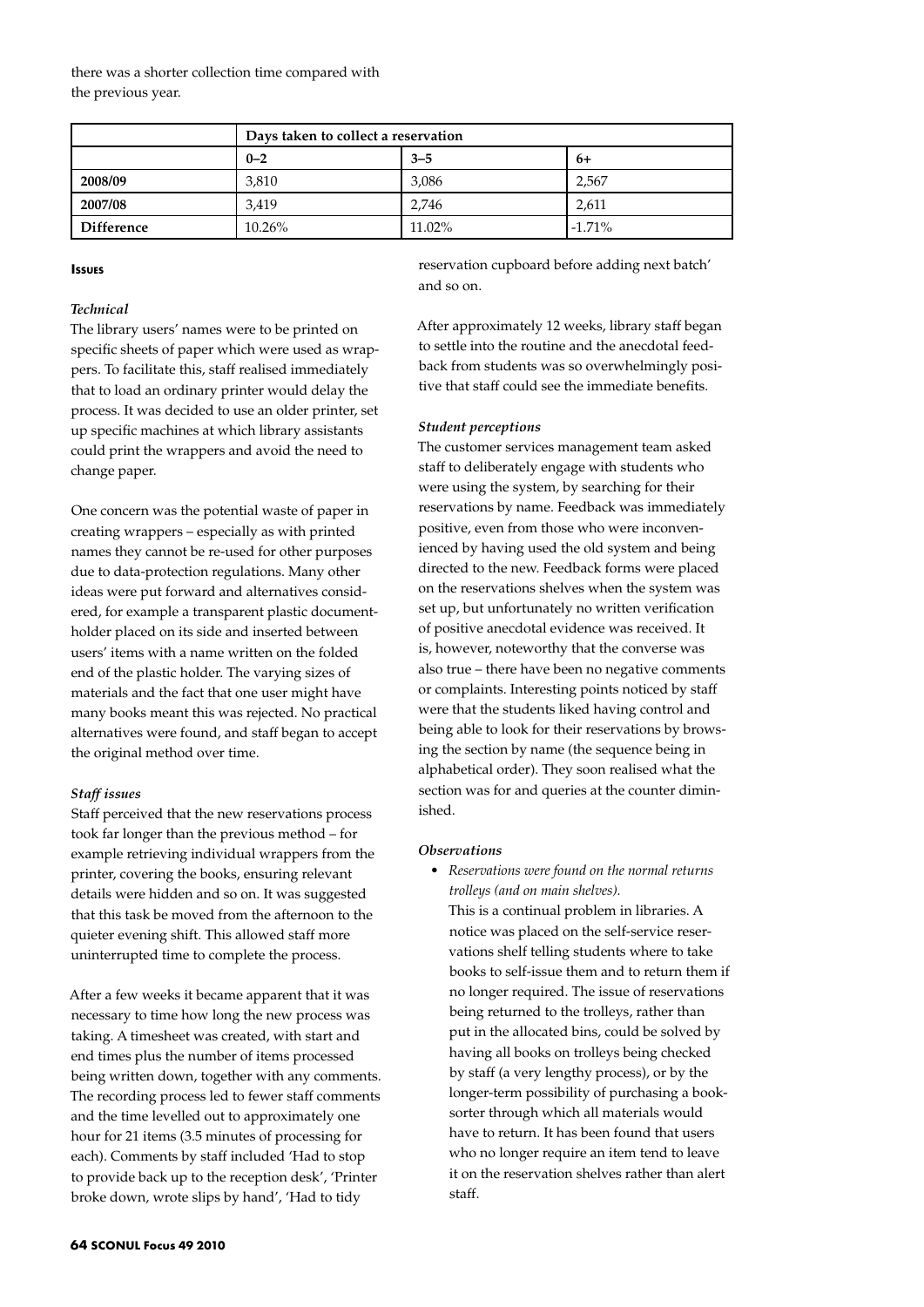- *• Students' requests are not available on the shelf.* If a student is correct that their requested item is not on the reservation shelf (and some apparent errors were rectified by finding their name for them!), a reason for this is that somewhere in the process the user has been alerted to the book's arrival but it is not available – but this is rare. Or that the material has been placed in an incorrect wrapper, which is possible but not known to have occurred. The most likely explanation is that another user has managed to identify that book and use it – see below. However, it should be restated that this scenario of a student's request not being where expected also happened before the move to self-service reservations.
- *• Weekly reconciliation report shows material is missing.* The reasons for this are the same as above.
- *• The 'wrong' person takes the book from the shelf.* It was hoped that the wrapper would discourage users from being able to identify a book they wanted on the self-service reservations shelf. If they did use an item not reserved for themselves and did not return it to the proper place, this would mean it would be missing from the appropriate shelf.

Because users have to self-issue before leaving the library, materials not issued will set off the alarm. The assumption is that the item will remain in the library somewhere. It might be found on the shelves at a later time and the error rectified, depending on how well the 'wrong' user has hidden the book! The possibility of users not issuing books to themselves and leaving the library is slight. During non-staffed hours a security guard sits at the entrance/exit and stops any 'offenders' from taking materials that have not been put through the self-issue machines. All reservations are only able to be added to the requester's record.

*• Extended loans cannot be borrowed for their full length of time.*

Currently any user who has a note on their record stating that they have been assessed by student support is entitled to extended loan periods. However, due to the lack of automation in the process these have to be manually changed by staff. This is not just a difficulty for the self-service reservations but is the same for any normal loan. This is due to be automated in 2009/10, which will eliminate this barrier.

- *• Legitimate reservations unable to be issued.* Users having fines on their record, no matter how small, are stopped from borrowing. They may place a reservation but may not self-issue. To alleviate this problem we have recently installed self-payment machines for students to use at the self-service points.
- *• Untidiness.*

Despite notices and receptacles being provided, some rubber bands and wrappers find their way to the self-service machines or the floor, but this causes minimal problems.

# **CONCLUSION**

Students and teaching staff love the new system, from the verbal feedback received. This pilot was created at University Library Chelmsford, with a view to recommending whether we should adopt the service at all Anglia Ruskin University library sites, or at least at those sites that offer self-service hours. Twenty-four-hour opening meant that we needed to provide true self-service and this is a facility that, up to now, has not been available to users. Staff were initially reluctant to adopt the new working practice but have settled into the routine, soon realising that the time spent on this self-service process has freed the library assistants for duties elsewhere.

*(Summary table cont overleaf)*